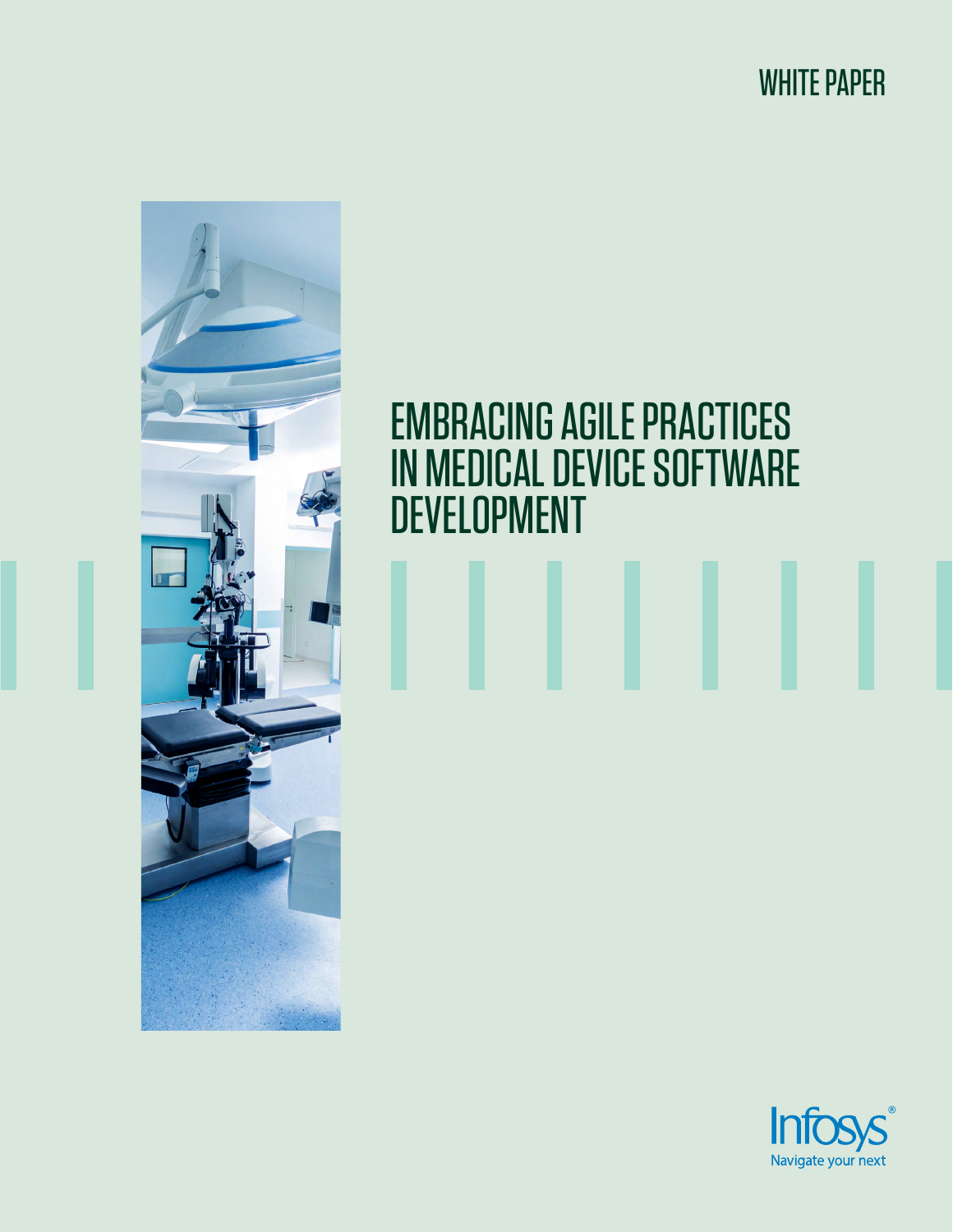Agile as a development methodology has been there for over two decades. It has been prevalent in non-regulated industries such as e-commerce, retail etc., but the medical device industry has been cautious in embracing this methodology. This article explores the ways of implementing an agile methodology for developing medical device software through a defined framework. This framework provides guidance on agile implementation, coupled with information on abiding by stipulated regulations which are critical to meet the objectives of regulatory compliance and patient safety.

## Benefits of Agile

In today's highly competitive world, organizations whose products make it to the market early have a high chance to capture the market share. Agile ways of working pave the way to get to market swiftly and thereby provide the device manufacturer with early mover advantages.

Agile emphasizes frequent development and testing cycles. This enables early defect detection and fixing of issues, thereby leading to improved product quality.

End users get to see interim versions of the product at regular intervals and can provide instant feedback and thereby be confident of product usability.

New product development exposes new risk areas which are addressed better by following agile methods. As risks are identified at a feature level, implementation of risk mitigation actions and continuous feedback on the same by end-users help in making the feature and eventually the overall product more robust.

# Adoption Challenges

Despite the benefits, there are some challenges in adopting agile by many medical device companies.

There is a natural resistance among medical device software developers to switch from the de facto waterfall methodology to agile. This can also be due to the inherent culture within the organization wherein the senior management itself is not willing to try and adapt to new methodologies. Changing the way an organization operates is always difficult.

There is a belief in the industry that, since medical devices need to be safe, effective, and

reliable, the agile methodology does not have sufficient rigor to be used in these critical systems to ensure regulatory compliance.

In case of a medical device with embedded software, medical device developers have a perception that it may not be feasible to use agile methods to develop the software component, as the hardware component cannot be turned around as quickly as the software.

## AAMI TIR45

All the above factors reflect lack of proper interpretation of agile. In fact, none of the regulations or standards, mandate any methodology to develop the medical device software. To address these industry concerns, a committee of industry leaders came up with AAMI-TIR45 in the year 2012 which acts as a guide for software-based medical device development.

#### AAMI TIR45 and Agile Manifesto

Product quality is one of the key tenets of regulation in the LS Industry. Agile methodology also emphasizes building quality into the product. Thus, the vision of regulation and agile converge at this point of building high-quality software. The interpretation of values of Agile Manifesto from AAMI TIR45 perspective is as below.

• **Individuals vs processes and tools**

The existence of processes and tools cannot ensure success by themselves. The constant emphasis on safety and risk aspects through backlog prioritization, retrospections, and planning practices help in achieving this value of the Agile Manifesto.

• **Functioning software vs elaborate documentation**

Development teams need to produce documentation which can be valuable for themselves and for regulatory personnel. The documentation is continuously evolving rather than being a onetime update. Continuous integration, deployment, and testing practices are the key to a good quality working software.

• **Rigorous change control system vs planning**

Apart from good planning practices, establishing a robust change management system is a crucial factor in effectively managing the ability to change quickly to align with the requirement.

• **Collaboration with Client vs Contractual agreement**

Collaboration with client (especially product owner) on a regular basis is critical to the success of agile projects. Continuous focus on achieving "DONE" criteria is the key.

## AAMI TIR45 and IEC 62304 Alignment

IEC 62304 is an international standard on medical device software lifecycle processes, and it is accepted by most global regulatory bodies including the FDA.

 The below snapshot (Fig 1) depicts the alignment of AAMI TIR45 with IEC 62304(Till Design Verification).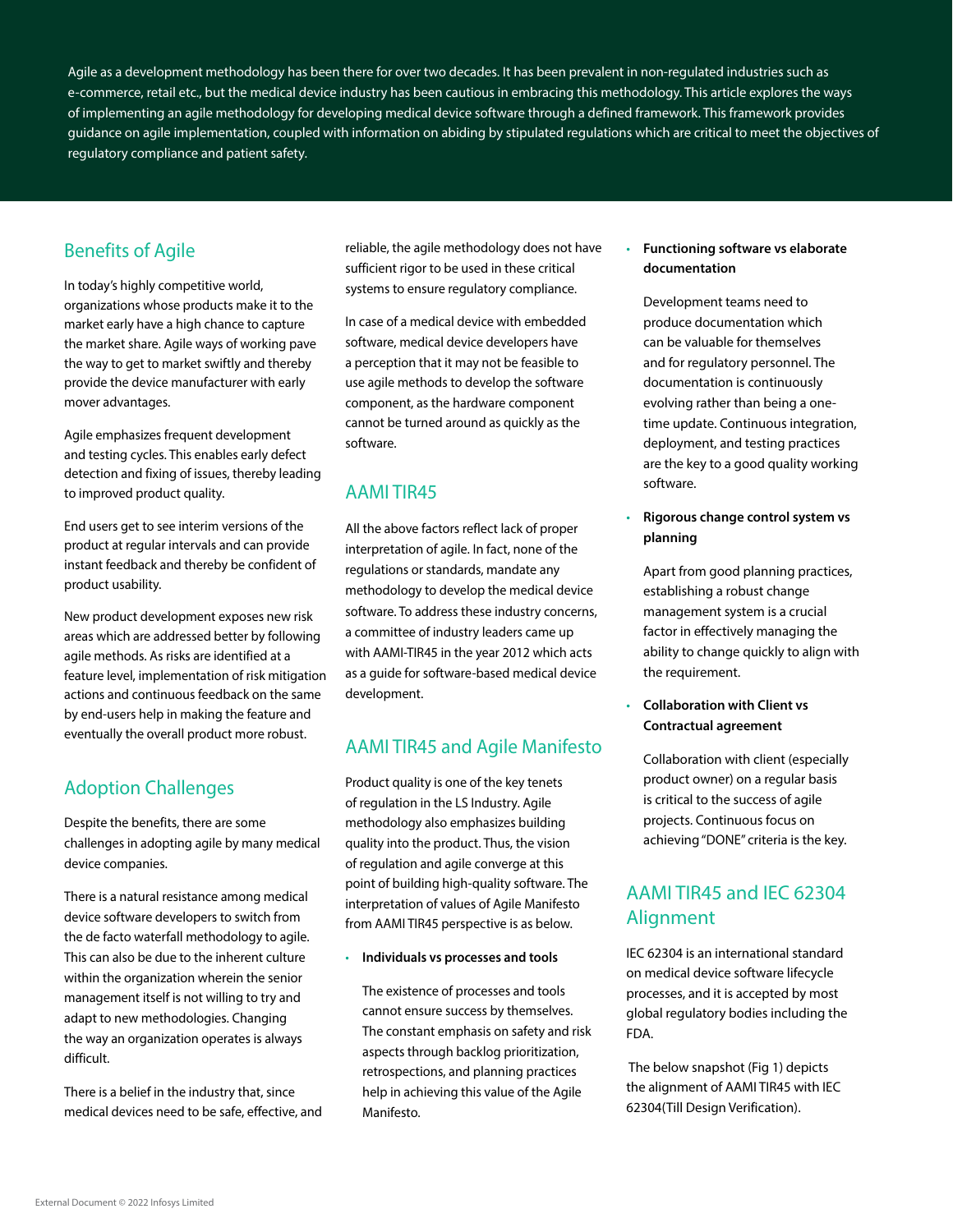

Fig 1. AAMI TIR45 aligned with IEC62304(Till Design Verification)

As per AAMI-TIR45 the design controls are organized across multiple layers as below

- Story layer is for the development of identified requirements
- Sprint layer is a culmination of multiple user stories
- Release layer consists of multiple sprints
- Product/Project layer consists of multiple releases

Processes such as configuration management, change management, risk management etc.,

deliverables such as risk register, requirement traceability, etc. are continuous in nature and are executed across the product life cycle.

Each sprint has multiple user stories to be developed. Various activities have to be accomplished to consider the user stories as "Ready" to move into the development phase. The phase that deals with the completion of prerequisite activities for the user story development is known as Definition of Ready (DOR) phase.

Once the user stories are ready, they are followed by design & development activities. The phase which confirms the completion of all the defined design & development activities is known as Definition of Done (DOD) phase. Continuous integration, continuous review, and testing practices ensure the required output quality prior to the start of SIT.

The entire sprint would be assessed for ensuring the proper functioning of the software in line with the requirements, which is done in the System Integration Test (SIT) phase. Formal milestone reviews are planned at sprint and release levels, thus satisfying the regulatory requirements.